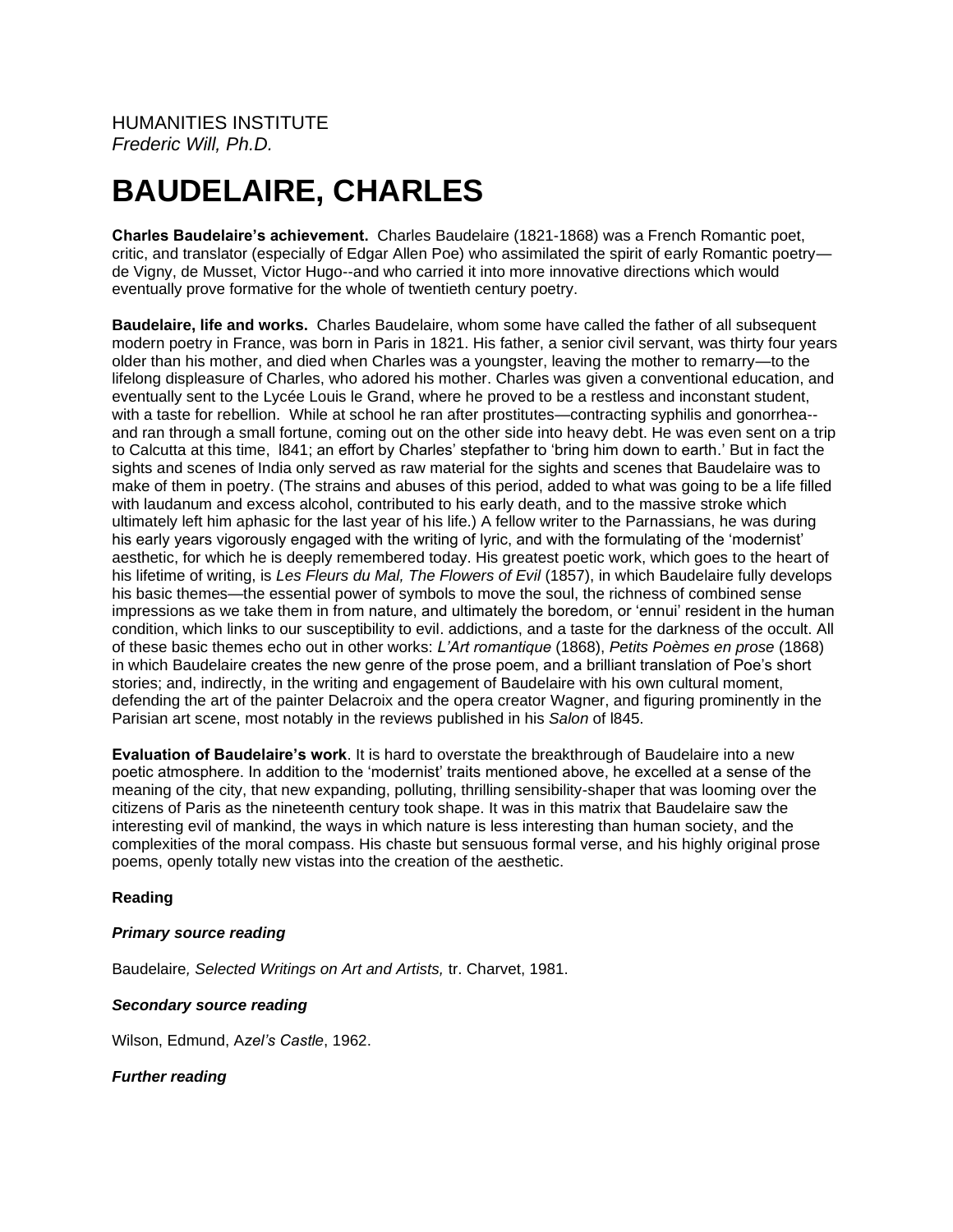Hyslop, Lois, *Baudelaire, Man of his Time*, 1980.

### *Original language reading*

Kristeva, Julia, *La rèvolution du langage poetique*, 1974.

#### **Suggested paper topics**

Review what we know of Baudelaire's youth. What kind of a rebeller was he? Was the imagination, from the start, the site of his true inner life? Does Baudelaire's taste for evil seem to you imaginative evil or 'real evil'? What drives him to his kind of concern with the 'diabolic?'

What is the meaning of the city, for Baudelaire? Was the city itself, the real living city, a new phenomenon in Western society? How old and big was a city like Paris, when Balzac walked its streets? What parts of Paris were dear and meaningful to Baudelaire, the flaneur?

**Excerpt** http://www.press.uchicago.edu/Misc/Chicago/039250.html

#### To the Reader

Folly, depravity, greed, mortal sin Invade our souls and rack our flesh; we feed Our gentle guilt, gracious regrets, that breed Like vermin glutting on foul beggars' skin. Our sins are stubborn; our repentance, faint. We take a handsome price for our confession, Happy once more to wallow in transgression, Thinking vile tears will cleanse us of all taint. On evil's cushion poised, His Majesty, Satan Thrice-Great, lulls our charmed soul, until He turns to vapor what was once our will: Rich ore, transmuted by his alchemy. He holds the strings that move us, limb by limb! We vield, enthralled, to things repugnant, base; Each day, towards Hell, with slow, unhurried pace, We sink, uncowed, through shadows, stinking, grim. Like some lewd rake with his old worn-out whore, Nibbling her suffering teats, we seize our sly delight, that, like an orange—withered, dry— We squeeze and press for juice that is no more. Our brains teem with a race of Fiends, who frolic thick as a million gut-worms; with each breath, Our lungs drink deep, suck down a stream of Death— Dim-lit—to low-moaned whimpers melancholic. If poison, fire, blade, rape do not succeed In sewing on that dull embroidery Of our pathetic lives their artistry, It's that our soul, alas, shrinks from the deed. And yet, among the beasts and creatures all— Panther, snake, scorpion, jackal, ape, hound, hawk— Monsters that crawl, and shriek, and grunt, and squawk, In our vice-filled menagerie's caterwaul, One worse is there, fit to heap scorn upon— More ugly, rank! Though noiseless, calm and still, yet would he turn the earth to scraps and swill, swallow it whole in one great, gaping yawn: